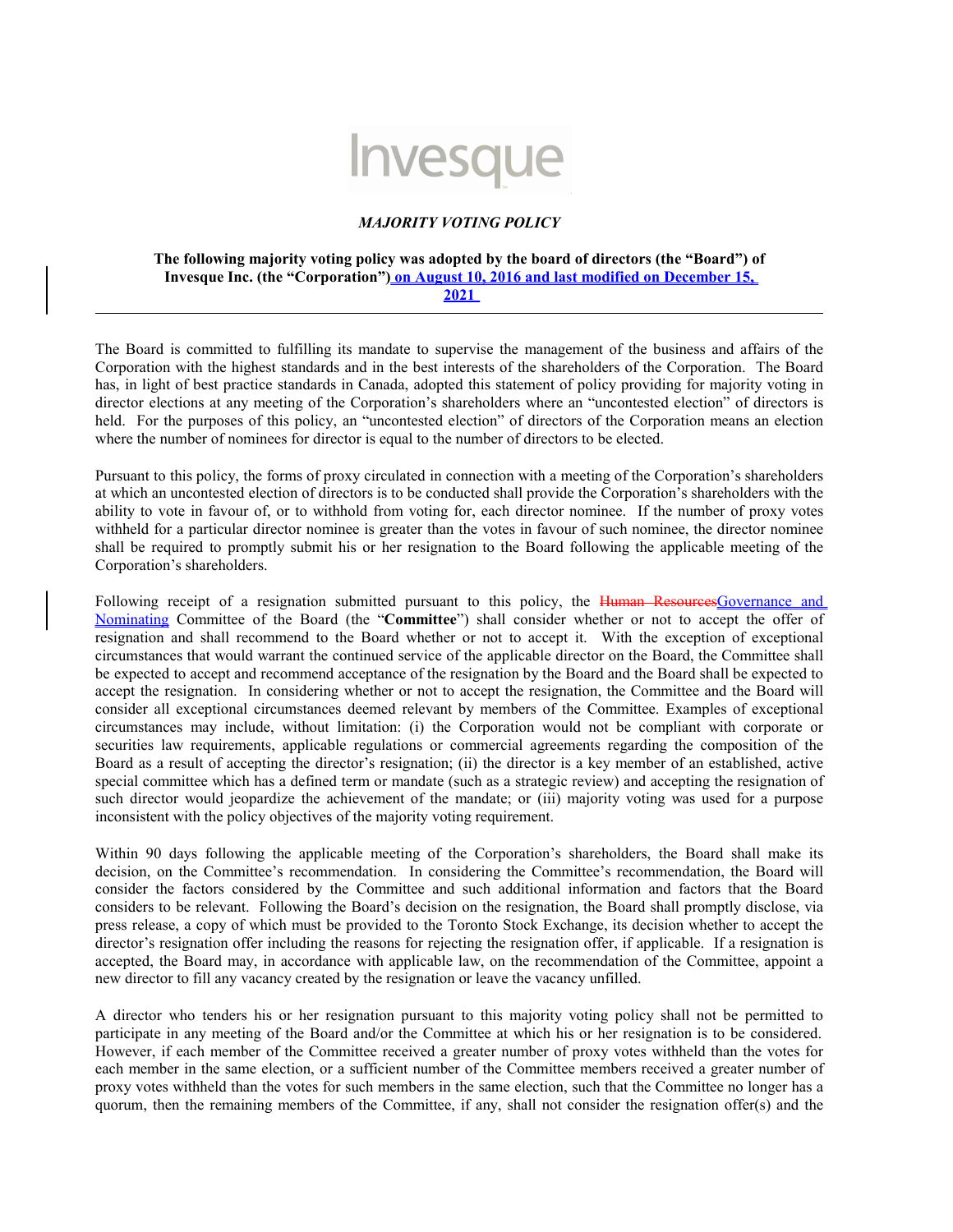Board shall consider whether or not to accept the offer of resignation without a recommendation from the Committee.

In the event that a sufficient number of Board members received a greater number of proxy votes withheld than the votes for such members in the same election, such that the Board no longer has a quorum, then such directors receiving a majority withheld vote shall not be permitted to speak, vote or otherwise participate in any meeting of the Board at which his or her resignation offer is considered, however he or she shall be counted for the purpose of determining whether the Board has quorum.

In the event that any director who received a greater number of proxy votes withheld than votes in favour of such director's election does not tender his or her resignation in accordance with this majority voting policy, he or she will not be re-nominated by the Board.

The Committee may adopt such procedures as it sees fit to assist it in its determinations with respect to this policy and shall have the sole and complete authority to interpret and apply the policy.

In the event of a "contested election", where the number of nominees for director exceeds the number of directors to be elected, subject to applicable law, the voting method to be applied for purposes of electing directors at the meeting will be determined by the chair of the meeting in his or her sole discretion.

6594758